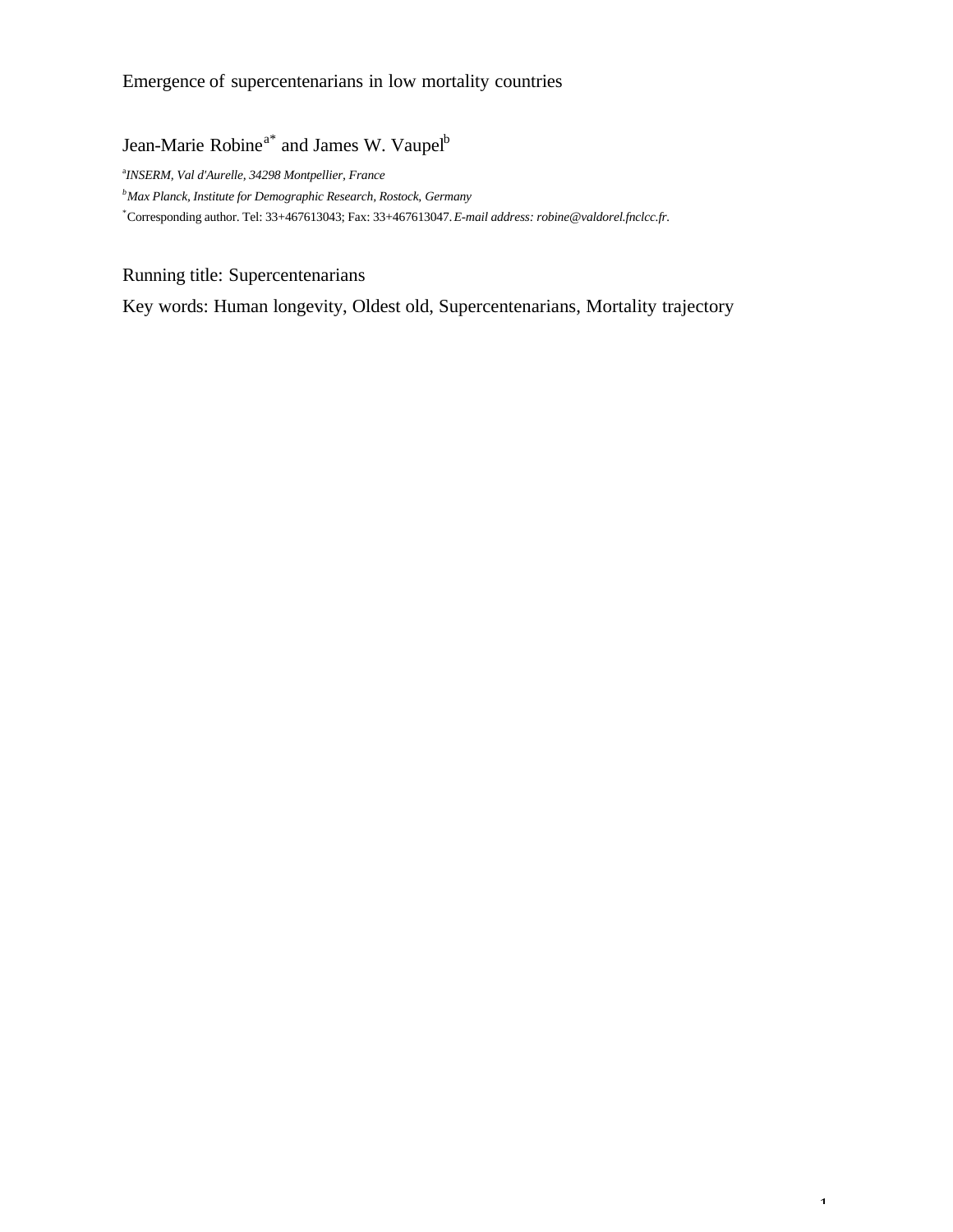Abstract

Although the exponential increase in the number of centenarians which started just after World War II is today well documented in Europe and Japan, this is still not the case for extremely old persons having reached the age of 105 years -the semi supercentenarians- or even of 110 years -the supercentenarians-. The first cases of validated supercentenarians appeared in the 1960s but their numbers have steadily increased since the mid 1980s, The current prevalence of known super-centenarians in low mortality countries involved in the International Database on Longevity (IDL) is approximately 10 times more than in the mid 1970s. In roughly twenty years, from 1980 to 2000, the maximum reported age at death, assumed to indicate the maximum life span of the human species and itself seen as a quite stable characteristic of our species, has increased by about 10 years from 112 to 122 years. The annual probability of death at age 110 is as low as 0.52 and stagnates after that age (0.50) when using only data from countries with valid and complete data on supercentenarians (9) countries and 159 validated observations). All the computed probabilities between ages 110 and 115 years fall far below a ceiling of 0.6 a value previously proposed by other researchers. Our results strongly support the finding that mortality does NOT increase according to the Gompertz curve at the highest ages and the results are consistent with a plateau around age 110-115. The data after age 115 are so sparse that they are not analysed here, but an earlier study, suggests that mortality may fall after age 115. We intend to analyse this question in subsequent research.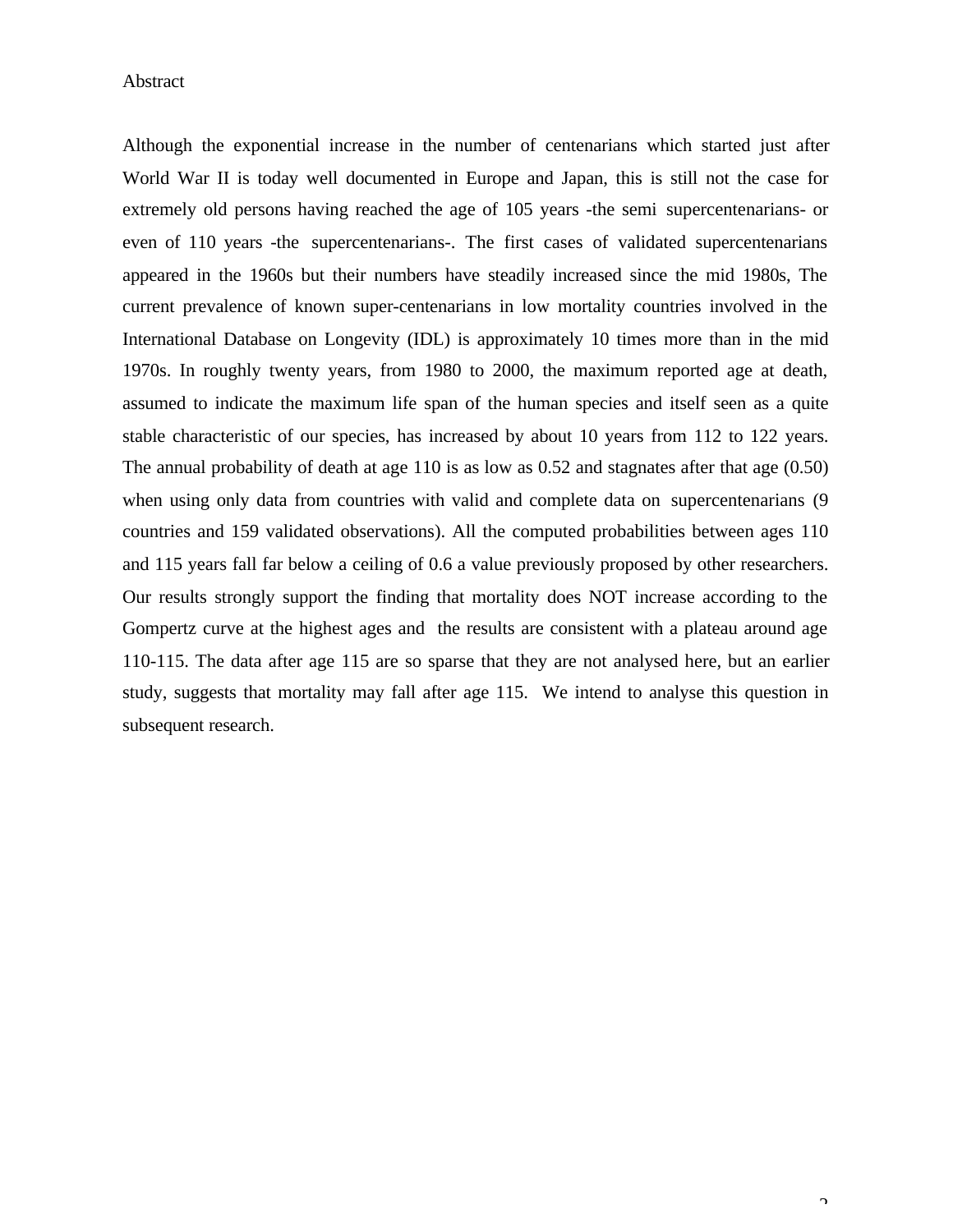Beyond the age of 100 years death rates fall far below the Gompertz trajectory fitted on mortality rates before the age of 85 years. Alternative trajectories have been proposed to take into consideration the mortality deceleration observed after the age of 85 years in low mortality countries. Some authors have suggested a trajectory tending but never reaching a plateau or a ceiling of mortality (Thatcher et al., 1998; Thatcher, 1999b; Lynch and Brown, 2001) whereas others have suggested that the mortality rates could decline after having reached a maximum (Vaupel et al., 1998). Even if limits still remain in practice (Olshansky et al, 2001), such trajectories will have substantial impact on the ages and the number of extremely old people in the future as well as having theoretical implications. It is therefore important to test these new models with empirical data among the oldest old. Between the ages of 90 and 100 years the three proposed trajectories are not sufficiently different from each other to allow this empirical verification. However, above the age of 110 proposed logistic and quadratic trajectories are clearly distinct from the Gompertz and above the age of 115 they become clearly distinct each from the other but empirical data above the age of 115 are still extremely sparse. Thus the current emergence of supercentenarians (Robine and Vaupel, 2001) allows a testing of these new trajectories by empirical data between 25 and 30 years after the assumed point of inflexion of about 85 years. This paper is a first attempt to assess which group of trajectories is confirmed by empirical data between the age of 110 and 115 years when the exponential trajectories on the one hand and the logistic or quadratic trajectories on the other hand have diverged sufficiently.

# **1. The data**

 $\overline{a}$ 

After a feasibility study during the year 2000 (Robine and Vaupel, 2001), it was decided to establish the International Database on Longevity (IDL) at the University of Montpellier 1 as an international collaborative effort of researchers interested in extreme human longevity by gathering validated demographic data on supercentenarians defined as individuals having reached the age of 110 years.<sup>1</sup> The IDL database, still in development, will be directed by a Consortium to be established by three leading research institutions.<sup>2</sup> The provisional Scientific Committee is assisted by an Advisory Board gathering representatives of almost all demographic research centres in low mortality countries. The database aims to contain

 $1$  More information on the Database are available at http://www.supercentenarians.org

 $^2$  The National Institute on Health and Medical Research, INSERM (France), the National Institute for Demographic Studies, INED (France) and the Max Plank Institute for Demographic Research, MPIDR (Germany) .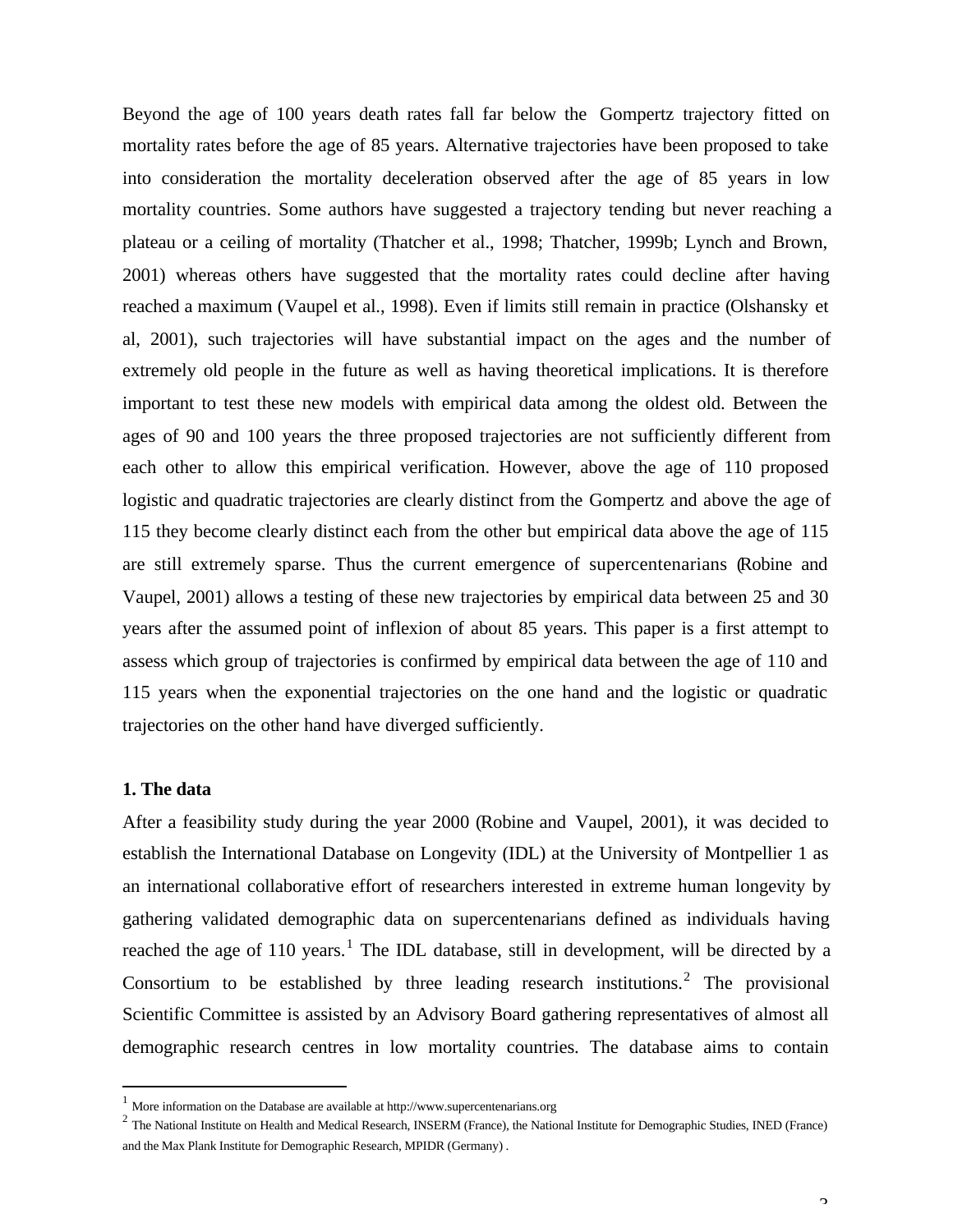complete and validated lists of supercentenarians, arranged by nationality at birth. These lists will include supercentenarians who are alive as well as those who have died. For each supercentenarian, the database will include an anonymous case number, information on his/her date of birth, date of death (if known), sex, on the methods used to validate the person's age, and how the person was ascertained. In September 2001 the database contained 191 validated records including 179 records corresponding to 9 countries with valid and complete data: Belgium, Denmark, England and Wales, Finland, France, Japan, the Netherlands, Norway, and Sweden.

The IDL database is complemented by an international list of supercentenarians gathered on the internet by Louis Epstein with the help of Robert Young (http://www.grg.org). Taken together, both databases contained 258 cases in September 2001 (Table 1). List 1 corresponds to the merging of the IDL data with the list of the Los Angeles Gerontology Research Group (Louis Epstein's list) with exclusion of cases born before 1850, such as the case of Pierre Joubert (except G A Boomgaard and H K Pluncket) and of the case of S Izumi. List 2 corresponds to the IDL data, that is the list of cases provided by the national informants of the IDL. For all cases, the informants of the IDL must provide copies of the birth records (This list excludes E Morris, from England and Wales, who died in 2000, A Akafi from Finland, and Smith-Johnnasen, Norway/The Netherlands, and includes Sarah DeRemer Knauss from the United States). List 3 is limited to the 9 countries with valid and complete data where complete means that a country has the necessary mechanisms to ensure that almost all supercentenarians can be identified. Therefore this list excludes 12 validated cases from Australia (1), Canada (8), Ireland (1), Italy (1) and the United States (1).

4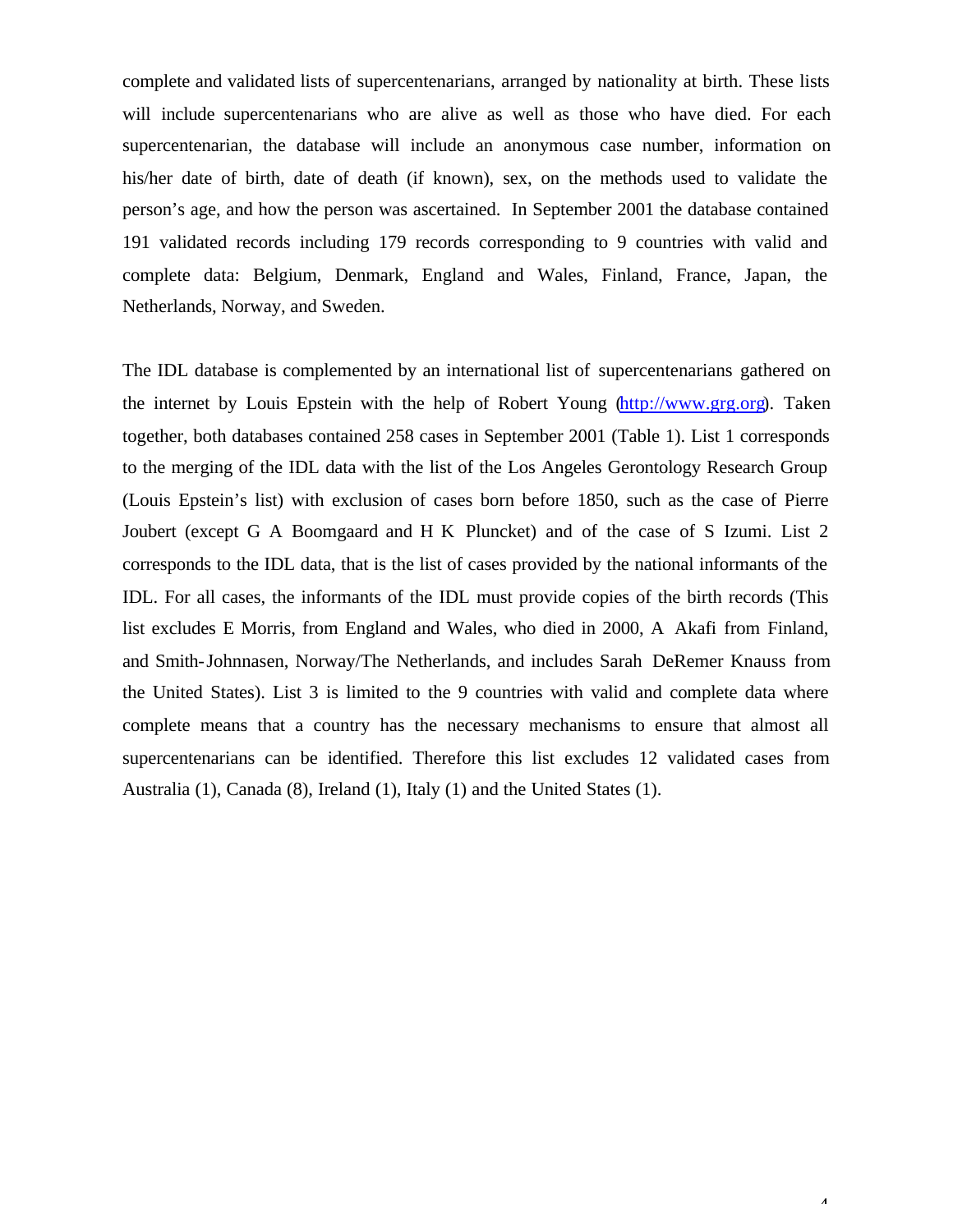**Table 1: Number of validated cases of supercentenarians according to the International Database on Longevity (IDL) and to the List of Supercentenarians of the Los Angeles Gerontology Research Group by list in September 2001**

|              | List 1 $(n=258)$ * | List 2 $(n=191)$ ** | List 3 $(n=179)$ *** |
|--------------|--------------------|---------------------|----------------------|
|              |                    |                     |                      |
| 110          | 97                 | 85                  | 82                   |
| 111          | 52                 | 41                  | 38                   |
| 112          | 32                 | 23                  | 22                   |
| 113          | 15                 | 8                   | 7                    |
| 114          | 12                 | 5                   | 5                    |
| 115          | $\boldsymbol{7}$   | $\overline{4}$      | $\overline{4}$       |
| 116          | $\overline{c}$     |                     |                      |
| 117          | $\overline{2}$     | $\mathbf{1}$        |                      |
| 118          |                    |                     |                      |
| 119          | 1                  | $\mathbf{1}$        |                      |
| 120          |                    |                     |                      |
| 121          |                    |                     |                      |
| 122          | 1                  | 1                   | 1                    |
|              |                    |                     |                      |
| <b>Dead</b>  | 221                | 169                 | 159                  |
|              |                    |                     |                      |
| <b>Alive</b> | 37                 | 22                  | 20                   |
|              |                    |                     |                      |
| <b>Total</b> | 258                | 191                 | 179                  |

\*List 1 corresponds to the merging of the IDL data with the List of the Los Angeles Gerontology Research Group (Louis Epstein's list) with exclusion of cases born before 1850, such as the case of Pierre Joubert (except G A Boomgaard and H K Pluncket) and of the case of S Izumi; \*\*List 2 corresponds to the IDL data, that is the list of cases provided by the national informants of the IDL (the list excludes E Morris from England and Wales, dead in 2000, A Akafi from Finland, Smith-Johnnasen from Norvay/The Netherlands, and includes Sarah DeRemer Knauss from the United States). For all cases, the informants of the IDL must provide copies of the birth records; \*\*\*List 3 includes only valid and complete IDL lists: Belgium, Denmark, England and Wales, Finland, France, Japan, Netherlands, Norway, and Sweden (excludes Australia, Canada, Ireland, Italy and the United States).

Case validation is extremely important for these exceptional individuals (Jeune et al., 1999). Most of the data used in this analysis have been carefully validated, especially those concerning the oldest old who have reached the age of 115 years or more (Laslett, 1994; Wilmoth et al., 1996; Robine and Allard, 1998; Desjardins, 1999). Thus from the records collected by the international list, we have excluded individuals allegedly born before 1850 with poor evidence of the date of birth (less than one dozen of cases). We have also excluded 8 individuals acknowledged as false cases, such as the famous Canadian, Pierre Joubert, born in 1701 (Charbonneau, 1990), or with incomplete data, such as the Japanese man, Shigechiyo Izumi, born in 1865 and judged to be a false case by the Japanese scholars (letter to Jacques Vallin). This leaves a total of 258 records with the minimal requirements of the list of the Los Angeles Gerontology Research Group (known date of birth and date of death). Table 2 shows the distribution of these supercentenarians according to their country of birth and also indicates the maximum age reached in each country.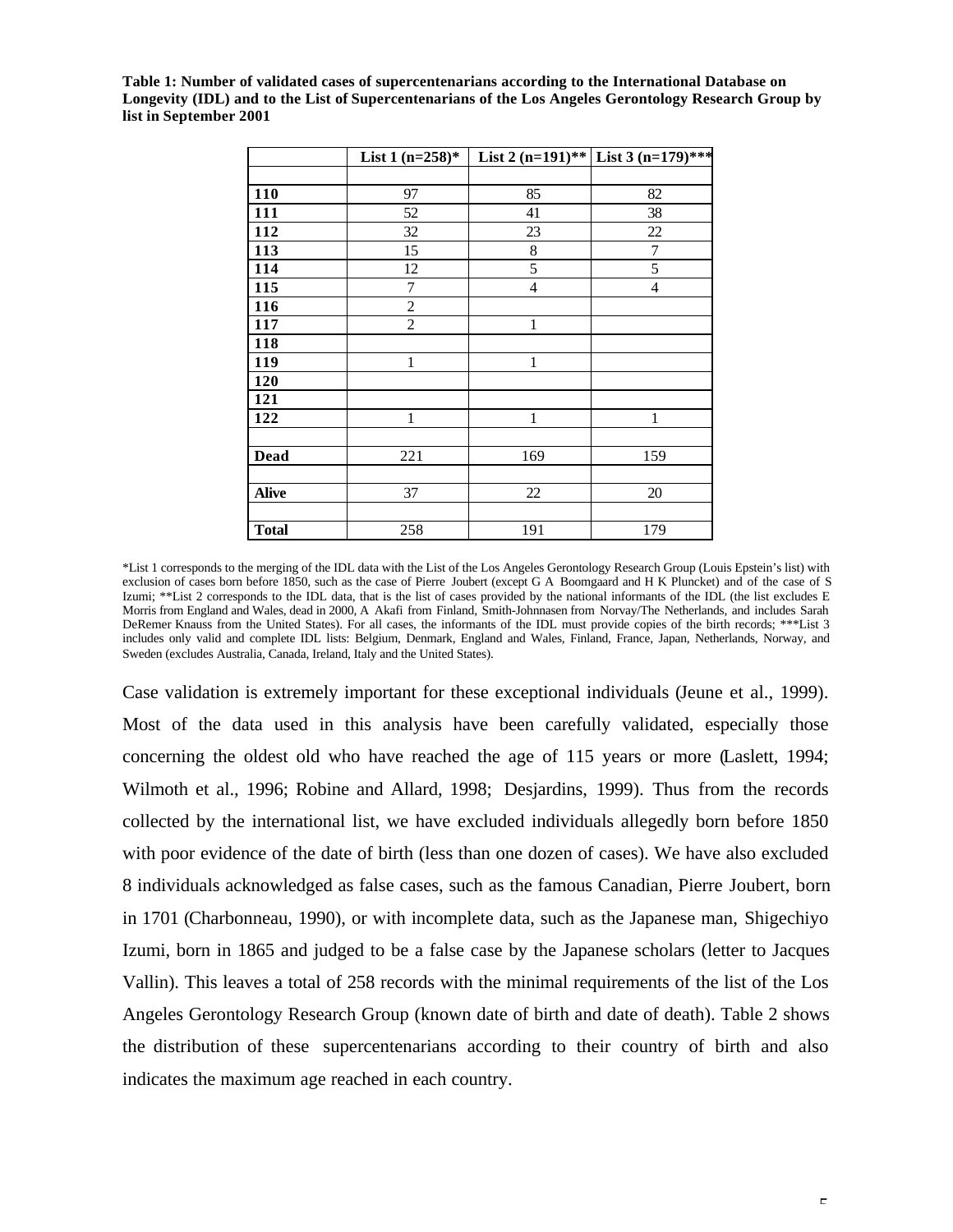Adding up the numbers of supercentenarians in the 9 countries with valid and complete data and dividing the total by the total population in these countries in 2001, we have computed a crude ratio of 0.6 supercentenarian per million inhabitants in the combined population of the 9 countries with valid and complete data. Table 2 also shows an estimate of the expected cumulative number of known supercentenarians (dead and alive) in each country, calculated by multiplying this crude ratio by the current population in each country (mid-2001, Population Reference Bureau, Pison 2001). These calculations give a crude estimation of the degree of completeness of the data for the countries with incomplete data (see Table 2). Among the list of countries with valid and complete data, Japan has less cases than expected, explained by the fact that the Japanese list did not start until 1996. This deficit of Japanese cases lowers the current ratio of supercentenarian per million inhabitants and explains why France, England and the Netherlands on the other hand have more cases than expected. However, using this somewhat conservative ratio, permits estimation of the number of expected supercentenarians in countries known to have incomplete data.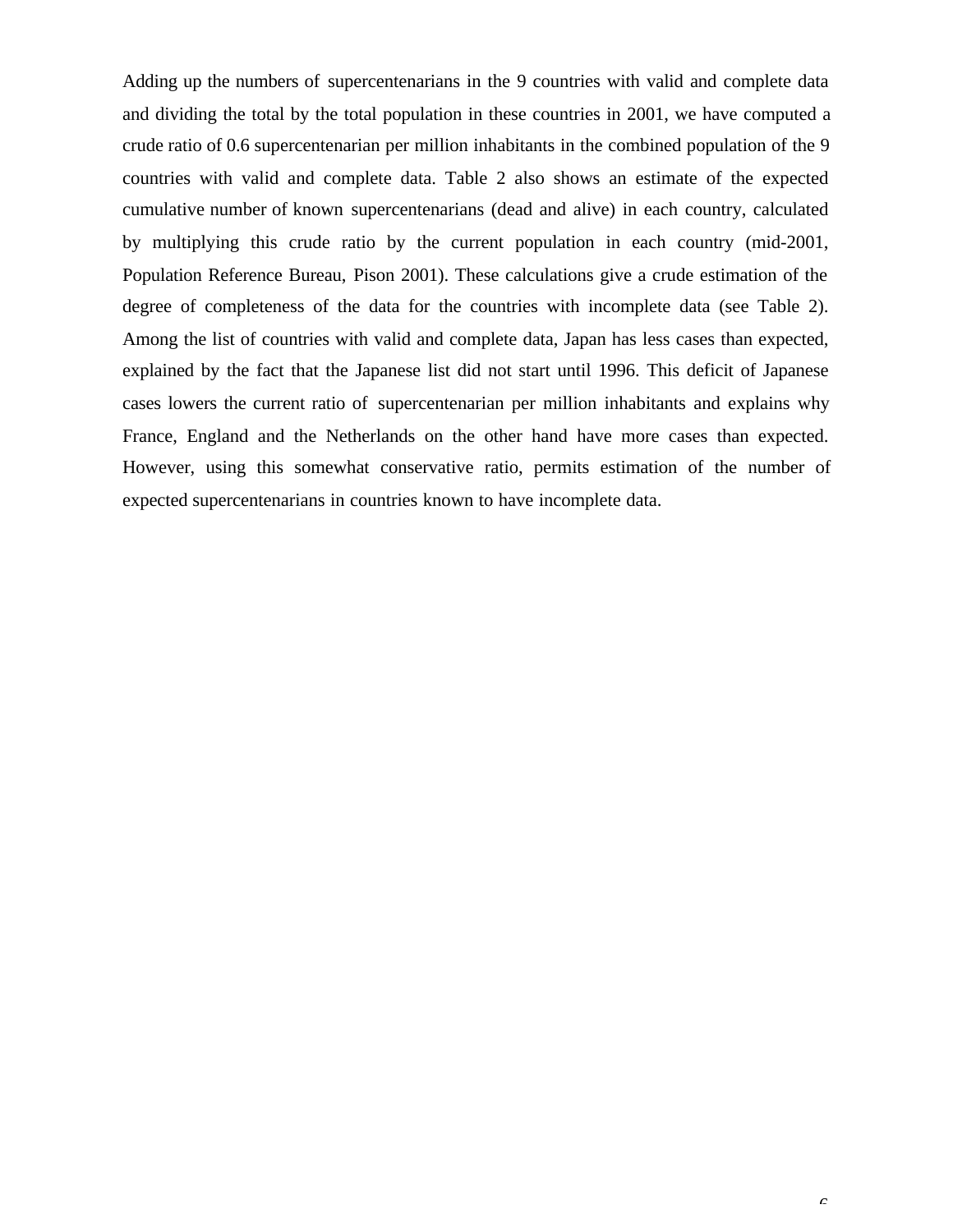**Table 2: Number of validated cases of supercentenarians according to the International Database on Longevity (IDL) and to the List of Supercentenarians of the Los Angeles Gerontology Research Group by country of birth (List 1, n=258 in September 2001)**

| Country                   | <b>Observed</b> | <b>Expected</b>     | <b>Maximum</b>      |
|---------------------------|-----------------|---------------------|---------------------|
|                           | number          | Number*             | <b>Age Reported</b> |
|                           |                 |                     |                     |
| Valid and complete data** |                 |                     |                     |
| Belgium                   |                 |                     | 111                 |
| Denmark                   | 6<br>3          | 6<br>$\overline{3}$ |                     |
|                           |                 |                     | 115                 |
| England & W               | 46              | 36                  | 115                 |
| France                    | 50              | $\overline{3}6$     | 122                 |
| Finland                   | $\overline{2}$  | 3                   | 112                 |
| Japan                     | 45              | 77                  | 114                 |
| Netherlands               | 16              | 10                  | 113                 |
| Norway                    | 5               | $\mathfrak{Z}$      | 112                 |
| Sweden                    | $\overline{6}$  | $\overline{5}$      | 112                 |
|                           |                 |                     |                     |
| Subtotal                  | 179             | 179                 | 122                 |
|                           |                 |                     |                     |
| Incomplete data***        |                 |                     |                     |
|                           |                 |                     |                     |
| Australia                 | 4               | 12                  | 112                 |
| Canada                    | 8               | 19                  | 117                 |
| Germany                   | $\mathbf{1}$    | 50                  | $\cdots$            |
| Greece                    | $\mathbf{1}$    | $\overline{7}$      | 122                 |
| England &W                | $\overline{c}$  |                     | 115                 |
| Ireland                   | $\mathbf{1}$    | $\overline{2}$      | 111                 |
| Italy                     | 6               | 35                  | 112                 |
| Japan                     | $\overline{7}$  |                     | 116                 |
| Poland                    | $\mathbf{1}$    | 23                  | 112                 |
| Rep Tche                  | $\mathbf{1}$    | 6                   | .                   |
| Roumania                  | $\mathbf{1}$    | 14                  | 115                 |
| Russia                    | $\mathbf{1}$    | 87                  | $\cdots$            |
| S. Africa                 | $\mathbf{1}$    | 26                  | 111                 |
| Spain                     | 5               | 24                  | 113                 |
| Other UK                  | 5               | $\qquad \qquad -$   | 113                 |
| Ukrania                   | $\mathbf{1}$    | 30                  |                     |
| <b>United States</b>      | 31              | 172                 | 119                 |
|                           |                 |                     |                     |
| Subtotal                  | 79              | 507                 | 119                 |
|                           |                 |                     |                     |
| Total                     | 258             | 686                 | 122                 |
|                           |                 |                     |                     |

\*Expected number calculated with the crude ratio of 0.6 supercentenarian per million inabitants.

\*\*Belgium, from 1960; Denmark, from 1960; England & Wales, 1960-1999; France, from 1960 + Insee 1987-2000; Finland, from 1960; Japan, 1996-2001; Netherlands from 1960 (Geert Adriaans Boomgaard 21/09/1788-03/02/1899); Norway, from 1960; Sweden, from 1960. \*\*\*England &Wales, after 2000; Japan, before 1996; Other UK, other than E&W.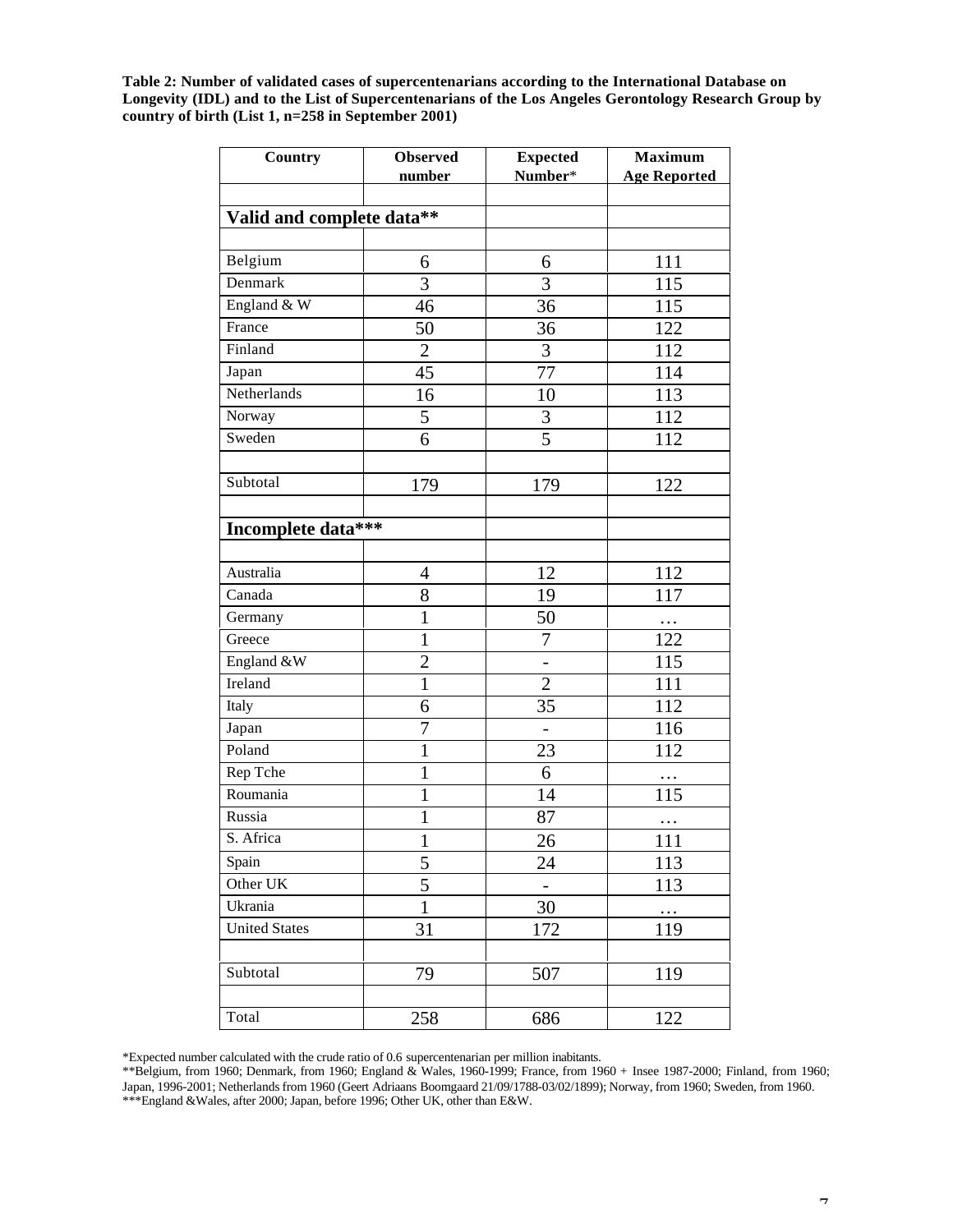Table 3 compares the life spans of supercentenarains from countries with valid and complete data to those of supercentenarians from countries with incomplete data. In the former countries, the number of people having lived to age 110 years is more than the number of people having reached the 111-114 age group and the number of people having reached the age of 115 years or more is extremely low (3%). By contrast, in the latter countries the number of people having lived 110 years is low (24%) and the number of people having reached the age of 115 years or more high (13%). The life-span structure of supercentenarians from countries with valid and complete data is much more coherent with what we know about the age structure of the human population and its survival curve (Kannisto, 1993). The lifespan structure of supercentenarians from countries with incomplete data suggests two issues. Firstly there appears to be a deficit of "young" supercentenarians due to incompleteness, the likelihood of being known increasing with age. Secondly there is an excess of "oldest-old" supercentenarians due to age inaccuracy, a significant part of the data collected by the Los Angeles Gerontology Research Group being poorly validated.<sup>3</sup>

**Table 3: Life spans of the supercentenarians from countries with valid and complete data (International Database on Longevity, IDL list3) and from countries with incomplete data (International Database on Longevity, IDL list 2, and List of the Los Angeles Gerontology Research Group by country of birth, (=list 1 – IDL list 3), excluding living supercentenarians (September 2001)**

|               | List $3*$ | List $1**$ - list $3*$ | <b>Total</b> |
|---------------|-----------|------------------------|--------------|
|               |           |                        |              |
| <b>Number</b> |           |                        |              |
| <b>110</b>    | 82        | 15                     | 97           |
| 111-114       | 72        | 39                     | 111          |
| $115 +$       | 5         | 8                      | 13           |
|               |           |                        |              |
| <b>Total</b>  | 159       | 62                     | 221          |
|               |           |                        |              |
| Percentage    |           |                        |              |
| <b>110</b>    | 51.6      | 24.2                   | 43.9         |
| 111-114       | 45.3      | 62.9                   | 50.2         |
| $115+$        | 3.1       | 12.9                   | 5.9          |
|               |           |                        |              |
| <b>Total</b>  | 100.0     | 100.0                  | 100.0        |

<sup>\*</sup>List 3 Valid and complete IDL lists: Belgium, Denmark, England and Wales, Finland, France, Japan, Netherlands, Norway, and Sweden (excludes Australia, Canada, Ireland, Italy and the United States); \*\*List 1 corresponds to the merging of the IDL data with the list of the Los Angeles Gerontology Research Group (Louis Epstein's list) with exclusion of cases born before 1850, such as the case of Pierre Joubert (except G A Boomgaard and H K Pluncket) and of the case of S Izumi.

 $\overline{a}$ 

<sup>&</sup>lt;sup>3</sup> Looking only at the data gathered by the Los Angeles Gerontology Research Group which are not validated by ARLES informants and then not included in the International Database on Longevity (IDL), shows an even more distorted life spans structure.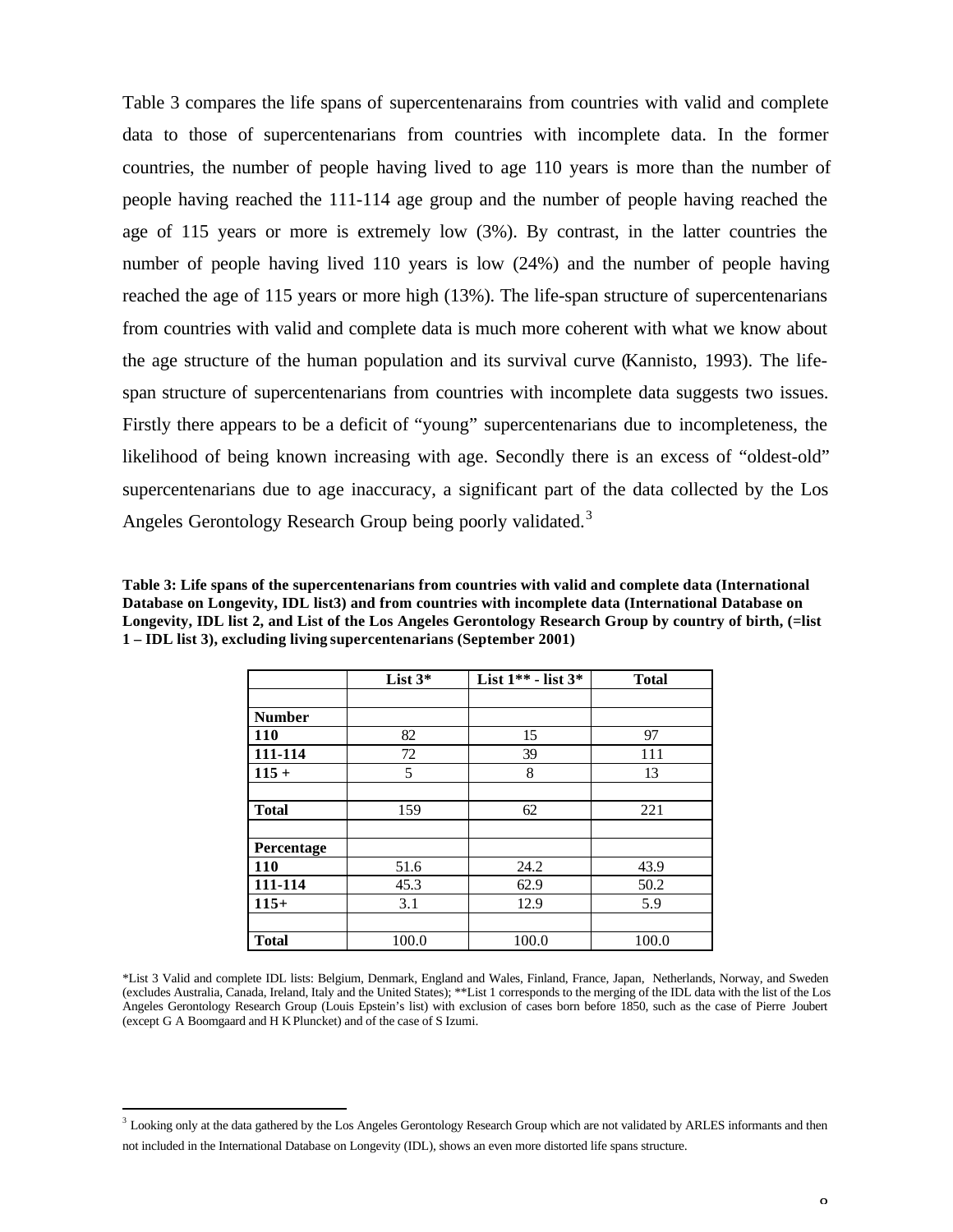Age inaccuracy in countries with incomplete data appears stronger for males (data not shown). Table 4 shows the sex-ratio among supercentenarians, limited to countries with valid and complete data. Even here the number of male supercentenarians is so low that behind the mean ratio of 1 male to 8 females for the 9 countries with valid and complete data, the ratios vary from 1:20 in England & Wales to 1:4 in Japan.

**Table 4: Sex-ratio among the supercentenarians from countries with complete and valid data (International Database on Longevity, IDL list3, September 2001)**

|                 | Females | Males | Total | Sex-ratio |
|-----------------|---------|-------|-------|-----------|
|                 |         |       |       |           |
| England & Wales | 44      |       | 46    | 1/21      |
| France          | 45      |       | 50    | 1/9       |
| Japan           | 36      |       | 45    | 1/4       |
| Other countries | 34      |       | 38    | 1/8.5     |
|                 |         |       |       |           |
| Total           | 159     | 20    | 179   | 1/8       |

List 3 Valid and complete IDL lists: Belgium, Denmark, England and Wales, Finland, France, Japan, Netherlands, Norway, and Sweden (excludes Australia, Canada, Ireland, Italy and the United States)

In summary, the data used in this analysis come from 25 countries although the degree of completeness varies considerably from one country to another. Thus among the 258 records gathered in September 2001, 191 come from the 14 countries currently associated in the International Database on Longevity (IDL), with 9 countries providing 75% of the cases. In the analysis following, extreme caution is taken when using the data of the Los Angeles Gerontology Research Group not validated by ARLES informants.

#### **2. The emergence of the supercentenarians**

The dynamics of the supercentenarian population and its size at the end of each interval (the prevalence) depend on two components, the interval incidence of the  $110<sup>th</sup>$  birthday and the deaths of supercentenarians during the interval. The series displayed on subsequent figures have been stopped at the year 1999 because the validation process for the deaths of 2000 is not yet completed for England & Wales, one of the three large countries with valid and complete data. Most supercentenarians are only identified at the time of their death through obituaries or death records when provided by national authorities (England & Wales, France, Japan or Sweden). Often only the oldest living supercentenarian is known in each country and they are often the subject of articles in newspapers at the time of their birthday. He or she is in general the one recorded by the *Guinness Book of Records* although this is not always the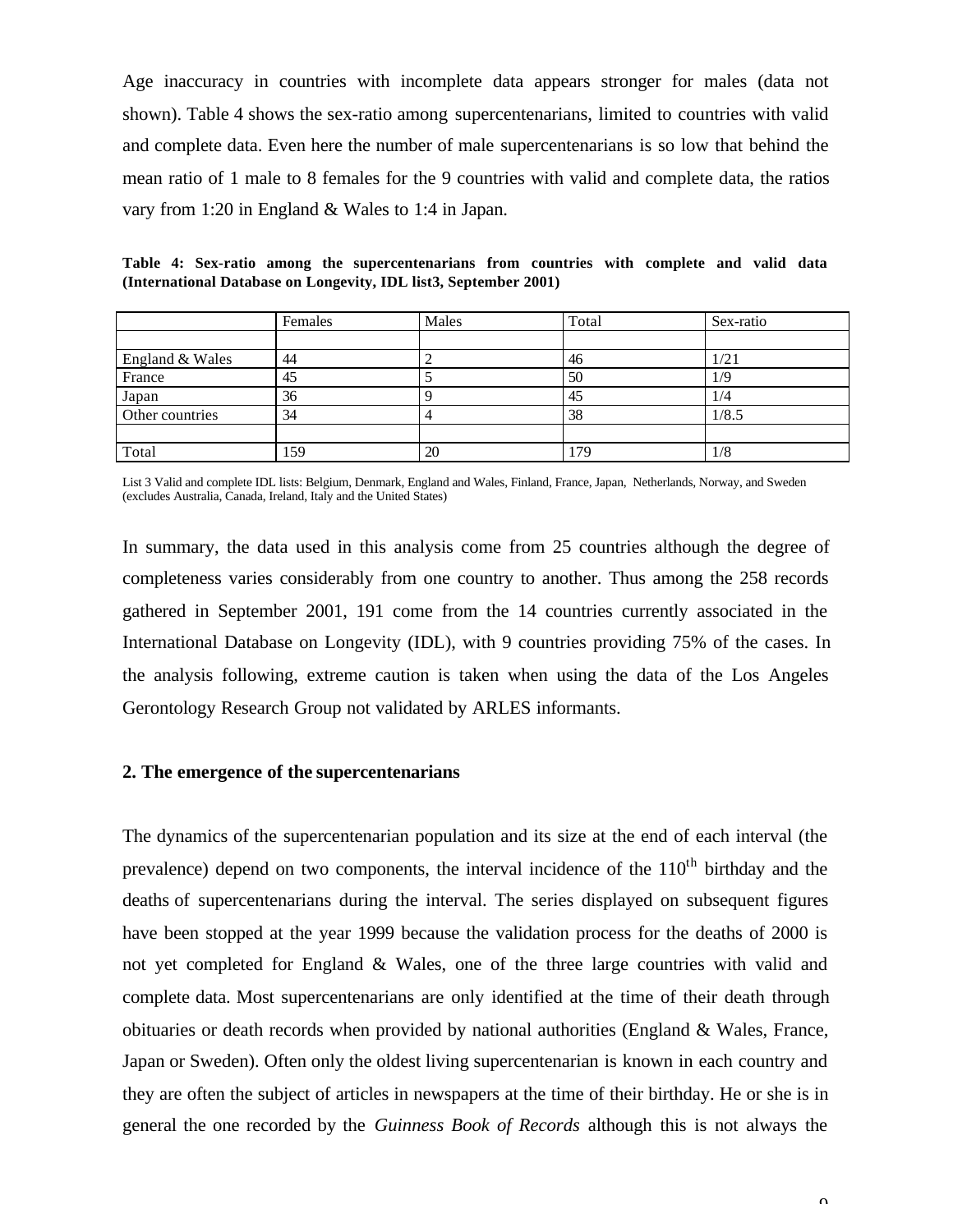case. Therefore the incidence and the prevalence are slightly underestimated for the most recent years, especially for the final year corresponding to the youngest supercentenarians.



**Figure 1: Emergence of supercentenarians: incidence of new cases since 1950 (crude numbers)**

List 1 corresponds to the merging of the IDL data with the list of the Los Angeles Gerontology Research Group (Louis Epstein's list) with exclusion of cases born before 1850, such as the case of Pierre Joubert (except G A Boomgaard and H K Pluncket) and of the case of S Izumi; List 3 Valid and complete IDL lists: Belgium, Denmark, England and Wales, Finland, France, Japan, Netherlands, Norway, and Sweden (excludes Australia, Canada, Ireland, Italy and the United States).

Figure 1 shows the emergence of supercentenarians in the 1960s with the first validated cases. These new cases during the sixties and seventies are exceptional, one or two cases maximum by year and not each year. The curve corresponding to the countries with valid and complete data (list 3) shows an exponential increase in the emergence of new cases from the mid 1970s. By contrast the complementary list of incomplete data (list 1-3) shows larger fluctuations behind a more linear increase. Again age inaccuracy for the earlier cases and incompleteness for the most recent years could explain this linear tendency. The shape of the total curve (list 1) is a combination of these two tendencies. Before 1960, only three cases were in the International Database on Longevity (IDL): a Dutch man, Geert Adrians Boomgaard, born in 1788 who appears to have reached the age of  $110$  years in  $1898<sup>4</sup>$ , an Irish woman, Katherine Plunket, born in 1820 who reached the age of 110 years in 1930 (Thatcher, 1999a), and a Dutch woman, Christina Back-Karmebeek, born in 1849, who reached the age of 110 years in

 $\overline{a}$ 

<sup>4</sup> Some data on Geert Adrians Boomgaard are provided by Heeres (1976). Dany Chambre and Gert Jan Kuiper have collected his first marriage record (04/03/1818) and his death record (03/02/1899) with many genealogical data on his ancestors on six generations. Several photos and press cuttings on Geert Adrians Boomgaard are available.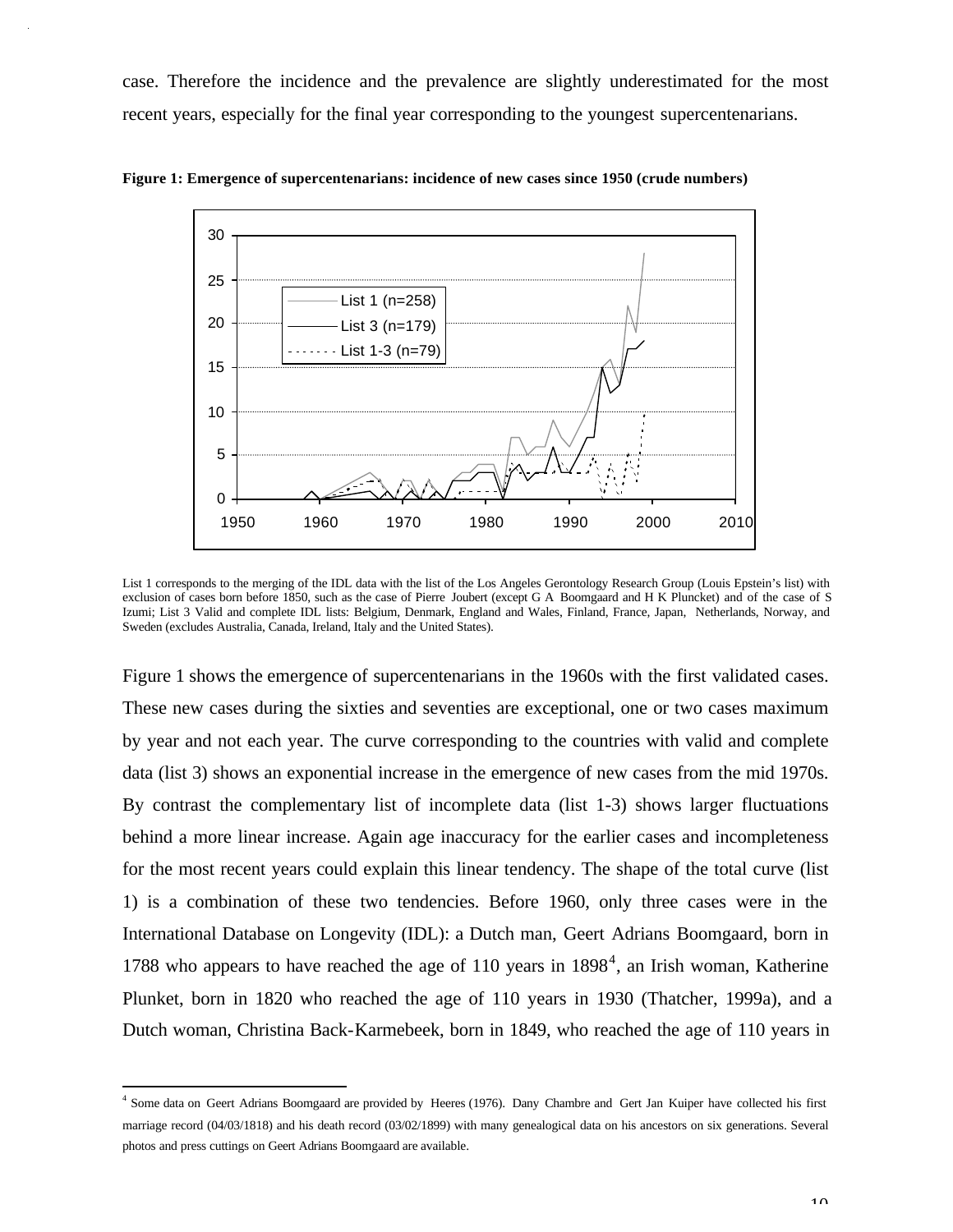1959, corresponding to the first case on Figure 1. More than fifteen new cases in the 9 countries with valid and complete data became known to IDL in 1999.



**Figure 2: Deaths of supercentenarians reported since 1950 (crude numbers)**

Figure 2 shows the number of deaths of supercentenarians since the 1950s and confirms the two tendencies observed, exponential increase when taking into account only the countries with valid and complete data and linear increase when looking only at the countries with incomplete data. In 1998 and in 1999 more than twenty deaths of supercentenarians were reported in the 9 countries with valid and complete data.

List 1 corresponds to the merging of the IDL data with the list of the Los Angeles Gerontology Research Group (Louis Epstein's list) with exclusion of cases born before 1850, such as the case of Pierre Joubert (except G A Boomgaard and H K Pluncket) and of the case of S Izumi; List 3 Valid and complete IDL lists: Belgium, Denmark, England and Wales, Finland, France, Japan, Netherlands, Norway, and Sweden (excludes Australia, Canada, Ireland, Italy and the United States).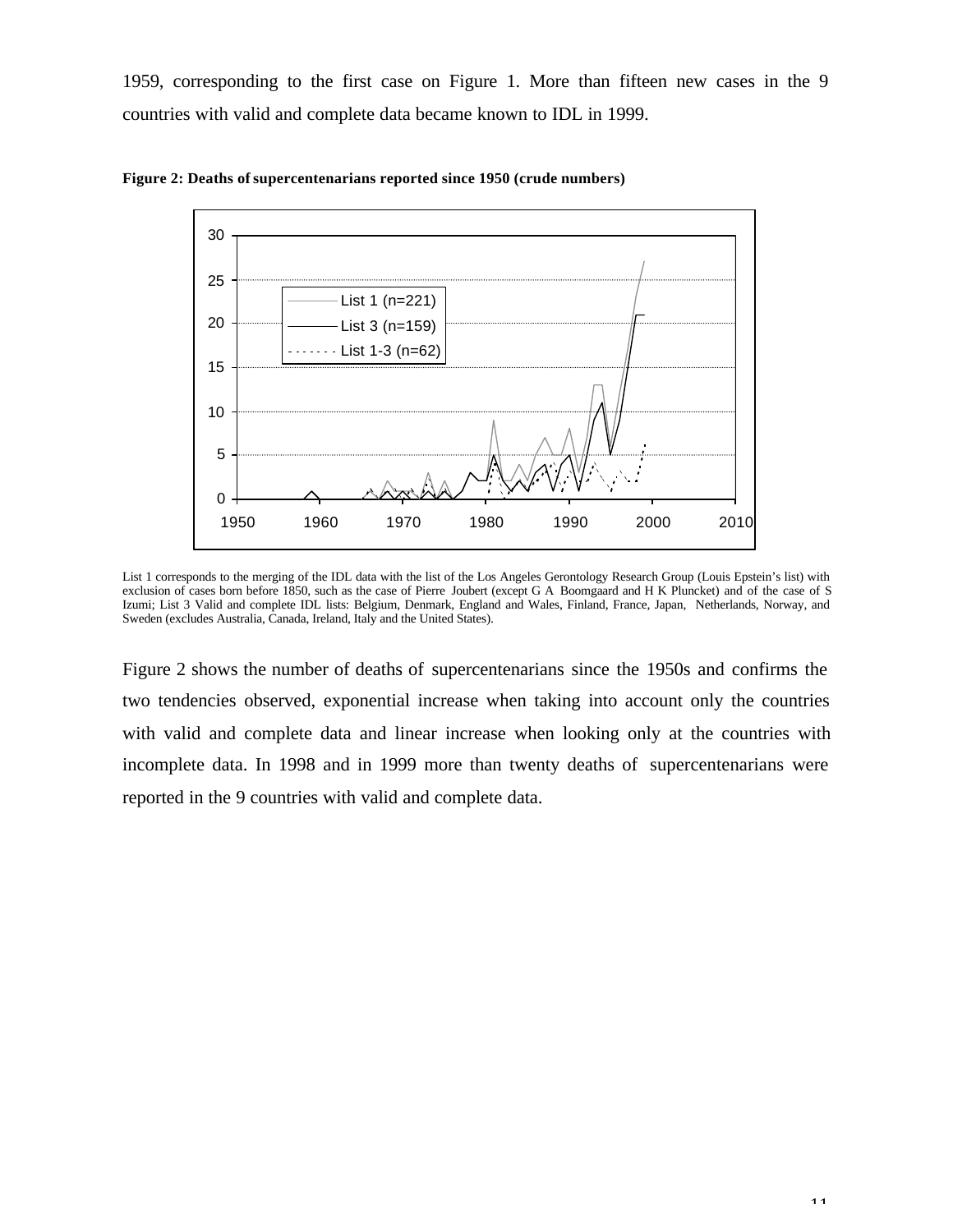



List 1 corresponds to the merging of the IDL data with the list of the Los Angeles Gerontology Research Group (Louis Epstein's list) with exclusion of cases born before 1850, such as the case of Pierre Joubert (except G A Boomgaard and H K Pluncket) and of the case of S Izumi; List 3 Valid and complete IDL lists: Belgium, Denmark, England and Wales, Finland, France, Japan, Netherlands, Norway, and Sweden (excludes Australia, Canada, Ireland, Italy and the United States)..

Figure 3 shows the prevalence of living supercentenarians at the end of each year since 1950. One has to wait until the mid 1960s to observe a living supercentenarian at the end of the year. Since that period several years have ended without any living supercentenarians, for instance 1982 for the 9 countries with valid and complete data. Sixteen years later more than 25 supercentenarians where alive in these countries at the end of 1998. Here also the increase is exponential whereas it is only linear when looking at countries with incomplete data. Obviously many existing supercentenarians have yet to be found in the low mortality countries with incomplete data, such as Australia, Canada, Germany, Italy, Spain or the United States.

## **3. The maximum age at death observed**

Figure 4 shows a huge increase in the maximum reported age at death registered each year since the beginning of the 1980s. In roughly twenty years the maximum reported age at death registered has increased by about 10 years from 112 to 122 years.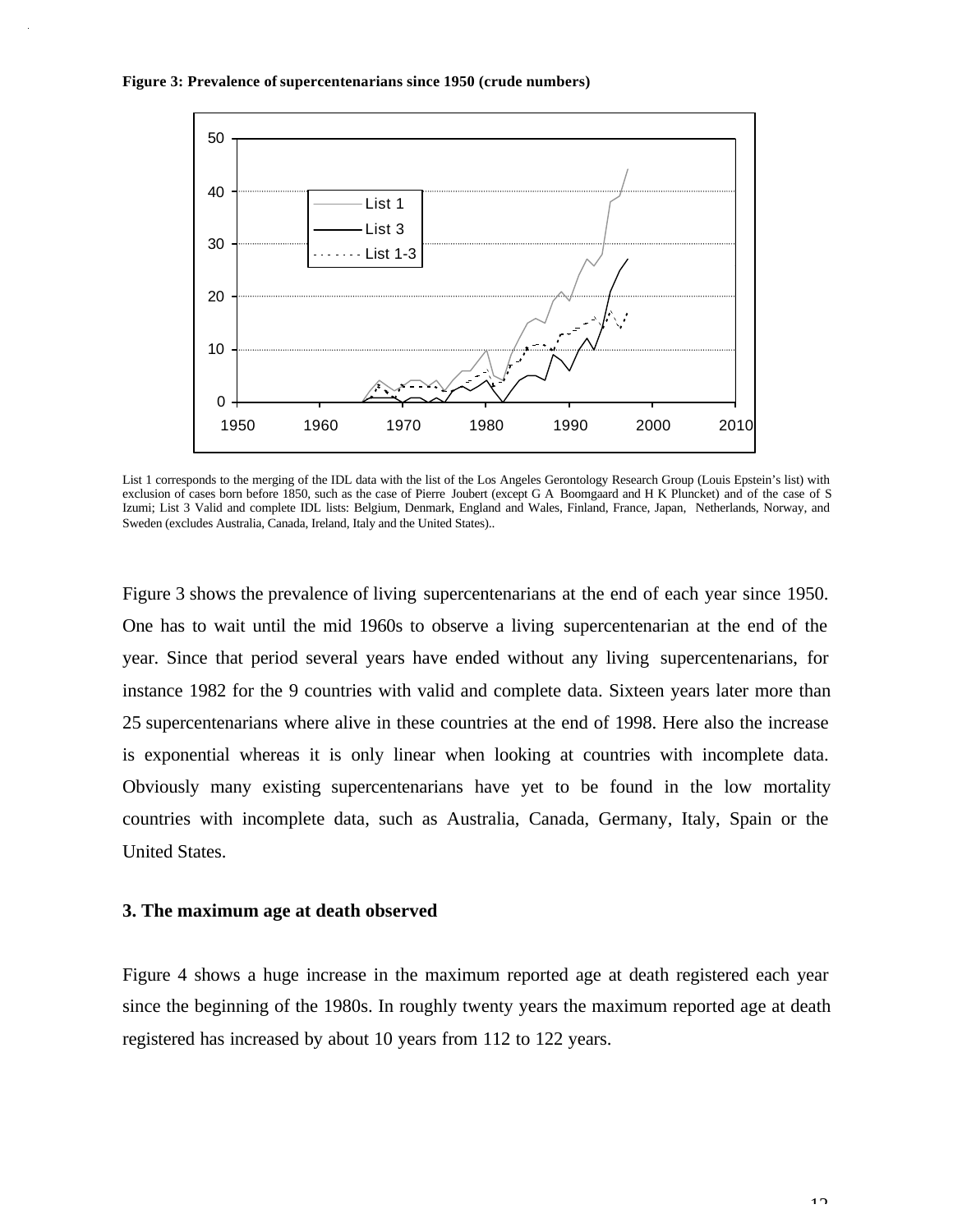#### **Figure 4: Maximum Reported Aged at death registered since 1960**

 $\overline{a}$ 



List 1 corresponds to the merging of the IDL data with the list of the Los Angeles Gerontology Research Group (Louis Epstein's list) with exclusion of cases born before 1850, such as the case of Pierre Joubert (except G A Boomgaard and H K Pluncket) and of the case of S Izumi; List 3 Valid and complete IDL lists: Belgium, Denmark, England and Wales, Finland, France, Japan, Netherlands, Norway, and Sweden (excludes Australia, Canada, Ireland, Italy and the United States).

Even if we exclude the case of Jeanne Calment, dead at the age of 122 years in 1997 as an outlier, the increase is still very strong, with the case of Marie Louise Meilleur from Canada, dead at the age of 117 years in 1998 and the case of Sarah Knauss<sup>5</sup> from the United States, dead at the age of 119 years in 1999. In total since 1993, eight cases of people reaching their  $115<sup>th</sup>$  birthday have been meticulously validated Robine, 2001b). Until now, according to most biologists the maximum human life span has been a biological constant of about 100-

<sup>&</sup>lt;sup>5</sup> The case of Sarah Knauss provides a good example of validation in the absence of a birth record. Sarah De Reemer Clark Knauss was born Setember  $24<sup>th</sup>$ , 1880 in the village of Hollywood, Hazle township, Luzerne County, Pennsylvania. We don't have any birth documentation for her but she was recorded on June 5<sup>th</sup>, 1900 in the Twelfth Census of the United States as Sadie, daughter, born Sept 1880, age 19, single living with: Clark Walter, Head, born April 1849, age 51, married since 25 years; Amelia, Wife, born June 1857, age 42, married since 25 years, having 7 children, 4 living; Charles, son, born July 1878, age 21, single; Sadie…; Earl, son, born May 1889, age 11, single; and Emily, daughter, born May 1893, age 7, single. Walter Clark was recorded in the 1880 Federal Census of Holliwood village with his family: Walter Clark, age 31, engineer; wife Emelia, age 23, keeping house; son albert L, age 4; and son Charles H age 2. The age correspondance between the two census is right for Walter Clark, Amelia and Charles. Sarah was born the following September 24<sup>th</sup>, 1880. Sarah De Reemer Clark and Abraham Lincoln Knauss were married by Rev. Dr Gilbert Henry Sterling on August 28<sup>th</sup>, 1901 (Application for marriage license, Sarah DE R. Clark, 21 years; Marriage record Cathedral Church of the Nativity Bethlehem, Sarah Deremer Clark, age 20; The GLOBE, South Bethlehem, Thursday, August 29<sup>th</sup>, 1901: '...of the contracting couple, Abraham Lincoln Knauss and Miss Sadie De Reemer Clark'). Thus there is no doubt that a daughter of Walter and Amelia Clark, born in September 1880 and named Sarah (Sadie) De Reemer, was 19 years old in September 1900 (Twelfth US Census) and 20 years old (Close to 21 years old) when she married Abraham Lincoln Knauss on August 1901. There is no reason to consider that this person is other than Sarah Clark Knauss who was resident of the Phobe Home in Allentown, Pennsylvania, known to be 118 years old when we have visited her in November 1998. Since her marriage her family history is well documented. This case was documented by Edith Rodgers Mayer (Phoebe Ministries, 1997).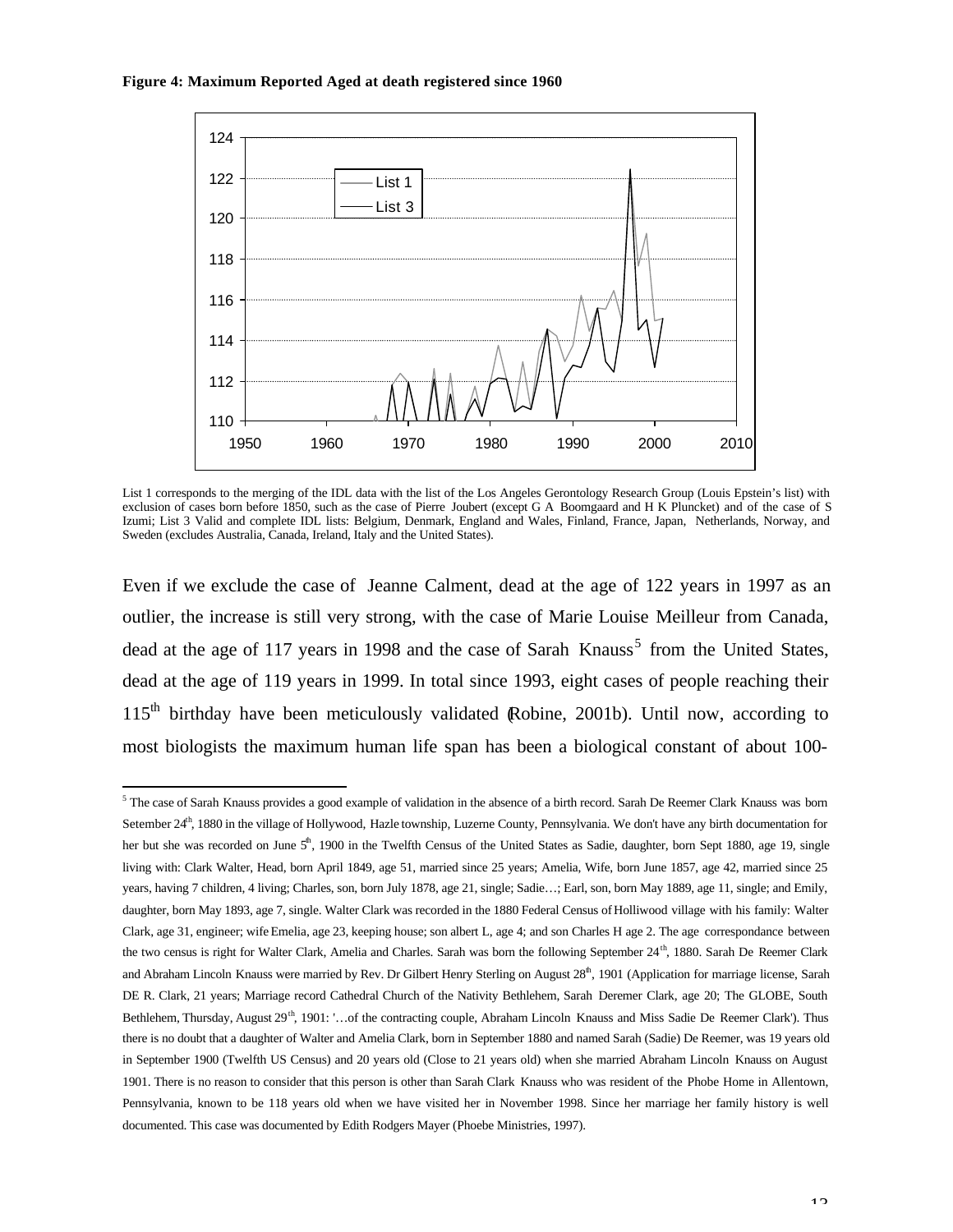110 years for *homo sapiens* for about 100,000 years (Cutler, 1985; Walford, 1985). Our study shows that during the last 20 years only, from 1980 to 2000, this constant appeared to have increased by 10 years, i.e. about 10% of the alleged value for the human span, challenging all our previous knowledge on the potential life span of the human species. A recent analysis of the world trend in maximum life span over two centuries confirmed our analysis (Wilmoth and Robine, Submitted).

### **4. The mortality rates**

 $\overline{a}$ 

Table 5 shows that the annual probability of death at age 110 is as low as 0.516 for the countries with valid and complete data (list 3, n=159). By contrast the probability of death at age 110 is only around half of this level when using only the data coming from countries with incomplete data (list  $1-3$ ,  $n=62$ ), consistent with our doubts as to the quality of the incomplete data. The annual probability of death with the full sample (list  $1, n=221$ ) is a combination of these two values. Due to small numbers at the highest ages, on table 5, we give the annual values only between age 110 and 114 years and summarize the data contrasting the annual probability of death at age 110 to the annual probability of death at age 111 and above.

All the computed probabilities fall below the ceiling of 0.6 proposed by Kannisto in 1999<sup>6</sup>. The probabilities of death appear to stagnate between 110 and 114 years when using only the data coming from the 9 countries with valid and complete data (Figure 5). By contrast the probabilities of death increase between 110 and 114 years when using only the data coming from countries with incomplete data but the death rates at 110, 111 or 112 years appear much too low.

<sup>&</sup>lt;sup>6</sup> The quotient of mortality or the probability of dying within 12 months is also the same as the quantity given as  $q_x$  in life tables.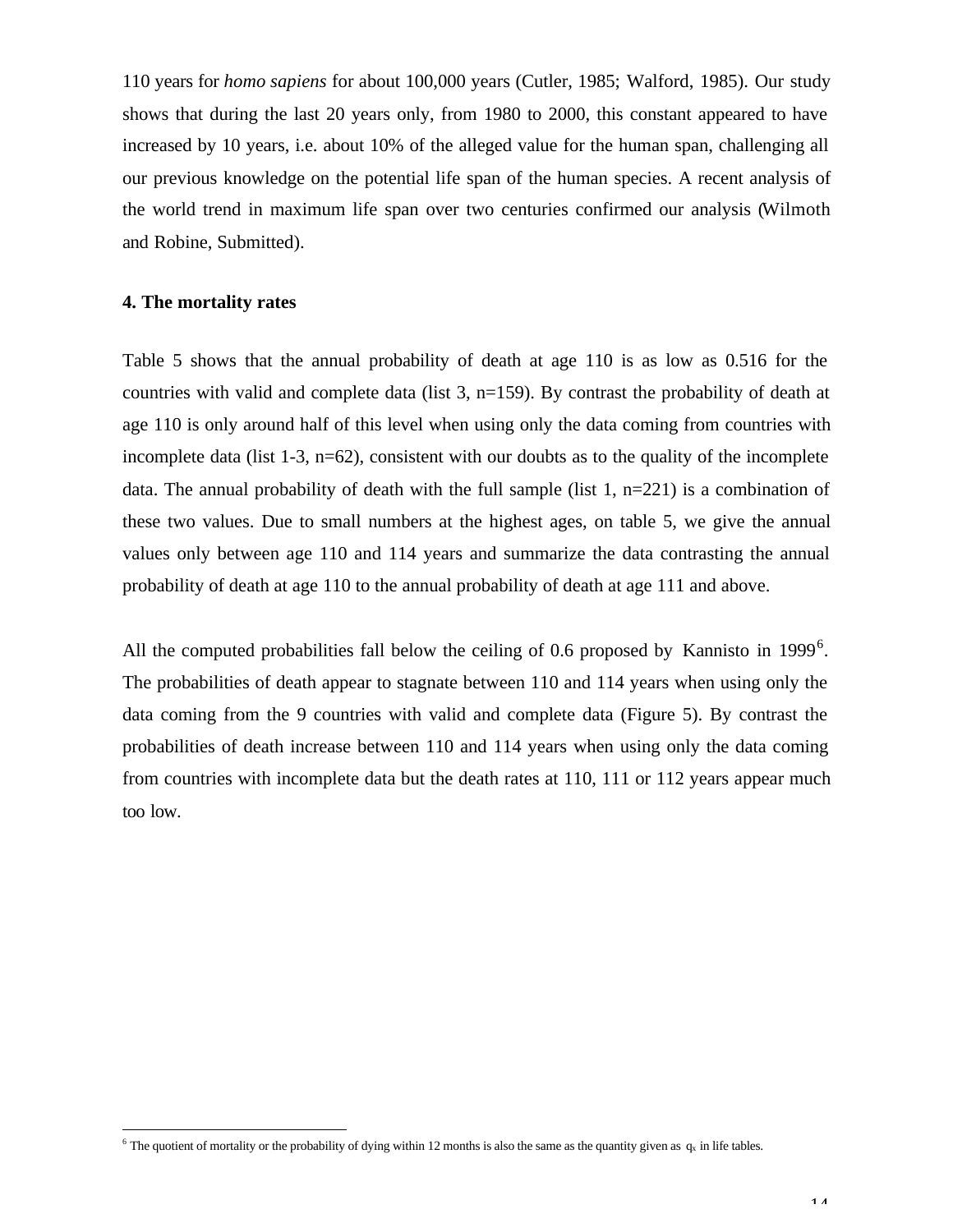|        | List 1    | List 3    | List $1 -$ List $3$ |
|--------|-----------|-----------|---------------------|
|        | $(n=221)$ | $(n=159)$ | $(n=62)$            |
| 110    | 0.439     | 0.516     | 0.242               |
| 111    | 0.419     | 0.494     | 0.298               |
| 112    | 0.444     | 0.564     | 0.303               |
| 113    | 0.375     | 0.412     | 0.348               |
| 114    | 0.480     | 0.500     | 0.467               |
| $115+$ | 0.433     | 0.417     | 0.444               |
|        |           |           |                     |
| 110    | 0.439     | 0.516     | 0.242               |
| $111+$ | 0.426     | 0.497     | 0.346               |

#### **Table 5: Annual probability of death at age 110 and beyond**

List 1 corresponds to the merging of the IDL data with the list of the Los Angeles Gerontology Research Group (Louis Epstein's list) with exclusion of cases born before 1850, such as the case of Pierre Joubert (except G A Boomgaard and H K Pluncket) and of the case of S Izumi; List 3 Valid and complete IDL lists: Belgium, Denmark, England and Wales, Finland, France, Japan, Netherlands, Norway, and Sweden (excludes Australia, Canada, Ireland, Italy and the United States).



**Figure 5: Annual probability of death at age 110 and beyond**

List 1 corresponds to the merging of the IDL data with the list of the Los Angeles Gerontology Research Group (Louis Epstein's list) with exclusion of cases born before 1850, such as the case of Pierre Joubert (except G A Boomgaard and H K Pluncket) and of the case of S Izumi; List 3 Valid and complete IDL lists: Belgium, Denmark, England and Wales, Finland, France, Japan, Netherlands, Norway, and Sweden (excludes Australia, Canada, Ireland, Italy and the United States).

Vincent advocated that the quotients of mortality at very high ages should be calculated by the method of extinct generations (Vincent, 1951). It was impossible to apply this method in our analysis because one of our hypotheses was precisely that there is no natural limit in terms of age to consider that a human generation is extinct. However from a practical point of view, most of the supercentenarians included in this analysis were born after 1878 and belong to non extinct generations if we consider the age at death of Jeanne Calment of 122 years as the current empirical age limit. In the 9 countries with valid and complete mortality data, the discovery at the time of their death of new cases belonging to these generations and still living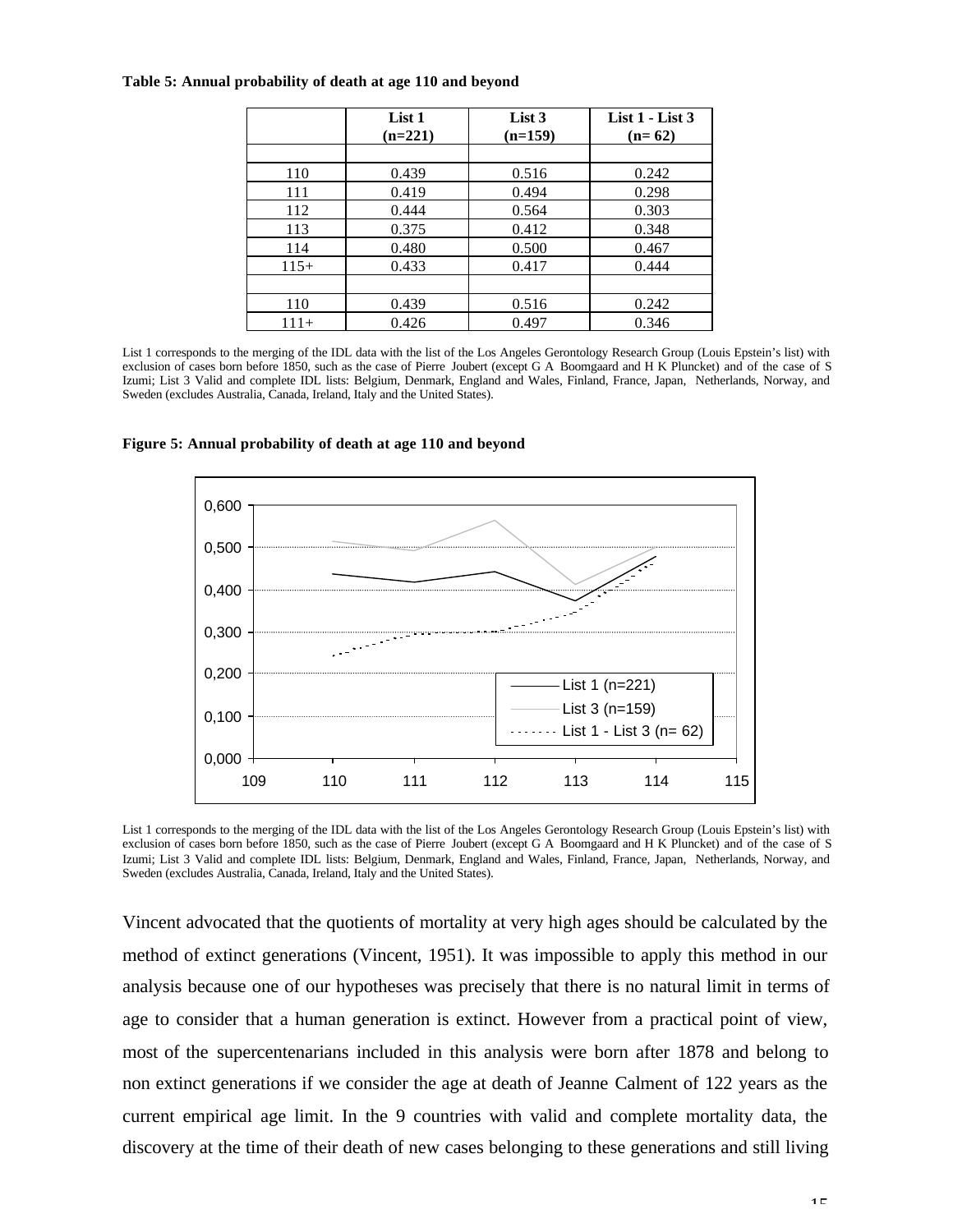today will decrease the mortality rate at age 110 in comparison with the rates beyond that age. However we can improve the accuracy of the death rate after the age of 111 years, at the last age group, if we compute a global rate corresponding to a central death rate above the age of 111 years. The numerator is the number of deaths above the  $111<sup>th</sup>$  birthday and the denominator is the total person-years of exposure (i.e., person-years lived) above this age. These values again confirm the conclusion reached from Figure and Table 5 (Table 6).<sup>7</sup>

|            | List $1(n=221)$ | <b>List 3 <math>(n=159)</math></b> |
|------------|-----------------|------------------------------------|
|            |                 |                                    |
| $110+$     | 0.573           | 0.721                              |
|            |                 |                                    |
| <b>110</b> | 0.598           | 0.752                              |
| $111+$     | 0.554           | 0.692                              |

**Table 6: Central death rate at age 110 and beyond**

List 1 corresponds to the merging of the IDL data with the list of the Los Angeles Gerontology Research Group (Louis Epstein's list) with exclusion of cases born before 1850, such as the case of Pierre Joubert (except G A Boomgaard and H K Pluncket) and of the case of S Izumi; List 3 Valid and complete IDL lists: Belgium, Denmark, England and Wales, Finland, France, Japan, Netherlands, Norway, and Sweden (excludes Australia, Canada, Ireland, Italy and the United States).

#### **5. Discussion**

 $\overline{a}$ 

Overall these results confirm our initial worries about the effect of the lack of complete data on the calculated rate. When the data are incomplete (List 1-3), it is possible that the older the supercentenarian the greater his chance of being known, leading to an underestimation of the shortest life spans, corresponding to the supercentenarians ending their life in the first place soon after the age 110 years, and consequently to an underestimation of the death rate at 110, 111 or 112 years compared to the death rate at 114 or 115 years of age.

The valid and complete series show no trend in the death rate beyond the age of 110 years, suggesting that a plateau of mortality has been reached. In comparison, the French life table of 1995-1997, both sexes together, shows that on average between the age of 80 and 85 years, the probability of death increases by 1.12 (12%) with each additional year of age (Beaumel et al., 1999).

All the computed probabilities between ages 110 and 115 years fall far below a ceiling of 0.6, confirming a previous analysis with the first collected data (Robine and Vaupel, 2001). Our

 $^7$  As expected the central death rates are much higher than the quotients of mortality, the probabilities of dying within 12 months at each birthday.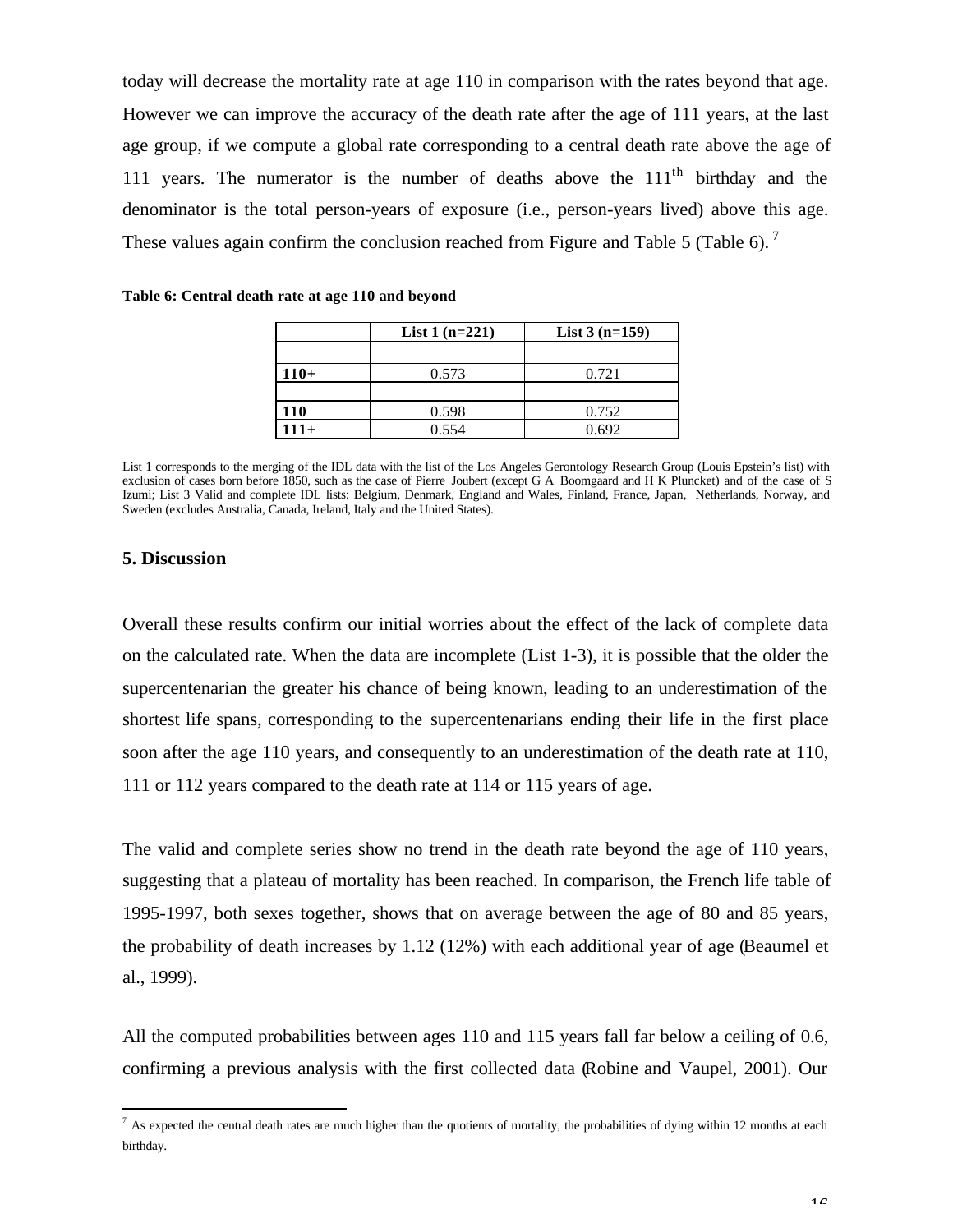results strongly support the finding that mortality does NOT increase according to the Gompertz curve at the highest ages and the results are consistent with a plateau around age 110-115. The data after age 115 are so sparse that they are not analysed here, but an earlier study, based on less complete data (Vaupel et al. 1998), suggests that mortality may fall after age 115. We intend to analyse this question in subsequent research.

Supercentenarians first emerged consistently in the 1960s and their numbers have been expanding dramatically since. Our conclusion that alternative models fit better the mortality experience at extremes ages than the Gompertz curve will mean larger numbers of supercentenarians in the future. In addition large fluctuations has been observed in the distribution of deaths among supercentenarians according to seasons of the year, demonstrating perhaps their frailty (Robine and Vaupel, 2001). This suggests that there is not only a need to build on the new concept of plasticity of longevity, which describes how modifications in environment may result in large changes in lifespan but that we also need a model which explains how the new mortality trajectories can take into account the protected environment in which we place our frail older people (Robine, 2001a).

## **Acknowledgements**

The data used in this analysis have been collected by John McCormack (LaTrobe University) in Australia, by Bertrand Desjardins and Robert Bourbeau (University of Montreal) in Canada, by Dany Chambre and Michel Poulain (University of Louvain) with the help of Gert Jan Kuiper in Belgium and the Netherlands, by Roger Thatcher (Former Registrar General) in England and Wales, by France Meslé and Jacques Vallin (INED) and Jean-Marie Robine (INSERM) with the help of Daniele Segala in France, by Yasuhiko Saito (Nihon University) in Japan, and by Bernard Jeune (University of Odense) with the help of Foti Tillo in Denmark, Finland, Norway and Sweden. Thanks to Carol Jagger for her remarks and comments on a draft version of this paper.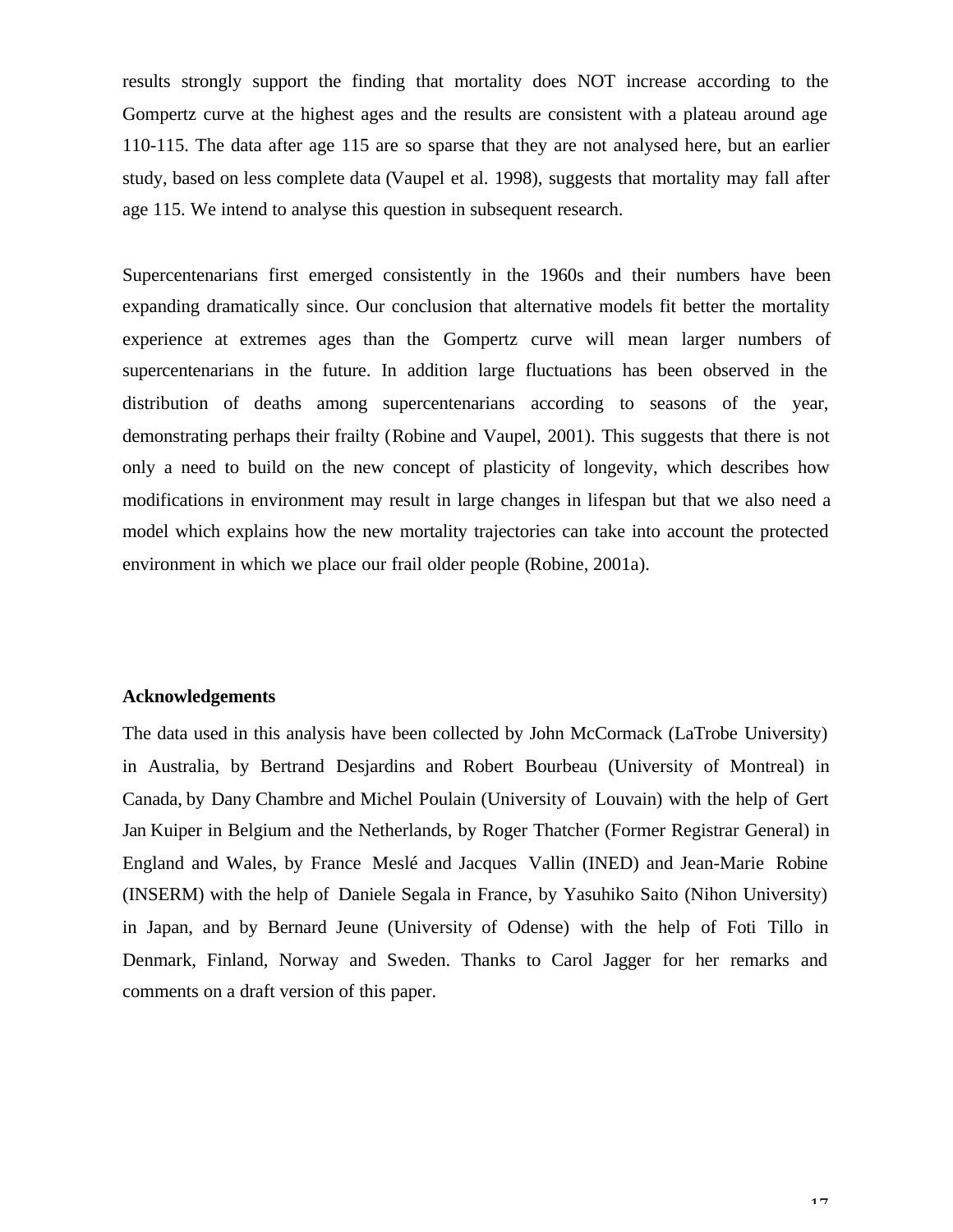# **References**

Beaumel, C., Eneau, D., & Kerjosse, R., (1999). *La Situation Démographique en 1997: Mouvement de la Population*. Paris : INSEE.

Charbonneau, H. (1990). Pierre Joubert a-t-il vécu 113 ans ? *Mem Soc Geneal Can-Fr 41,* 45-49.

Cutler, R.G. (1985). Biology of aging and longevity. *Gerontologica Biomedica Acta 1,* 35- 61.

Desjardins, B. (1999). Did Marie Louise Meilleur become the Oldest Person in the World*?* In: B. Jeune & J.W. Vaupel (Eds.), *Validation of Exceptional Longevity (pp.* 189-194)*.* Odense: Odense University Press.

Heeres, EJ. (1976). Kwartierstaat van Gert Adriaans Boomgaard, de Nederlandse Methusalem. *Gruoninga*, 21.

Jeune, B., & Vaupel, J.W. (1999). *Validation of Exceptional Longevity.* Odense: Odense University Press.

Kannisto, V. (1999). Discussion on the paper by Thatcher. *J R Statist Soc 162,* 33.

Laslett, P. (1994). Personal communication about the age validation of Charlotte Hughes (2 pages).

Lynch SM, Brown JC (2001) Reconsidering mortality compression and deceleration: an alternative model of mortality rates. *Demography 38,* 79-95.

Pison G. (2001). Tous les pays du monde. *Popul Soc 370,* 1-8.

Robine, J-M. (2001a). A New Biodemographic Model to Explain the Trajectory of Mortality. *Experimental Gerontology 36,* 899-914.

Robine, J-M. (2001b) What we know about the cognitive status of Supercentenarians. In Brain and longevity (Fondation Ipsen, Colloques médecine et recherche, Paris October 8, 2001).

Robine, J-M., & Allard, M. (1998). The oldest human. *Science 279,* 1834-1835.